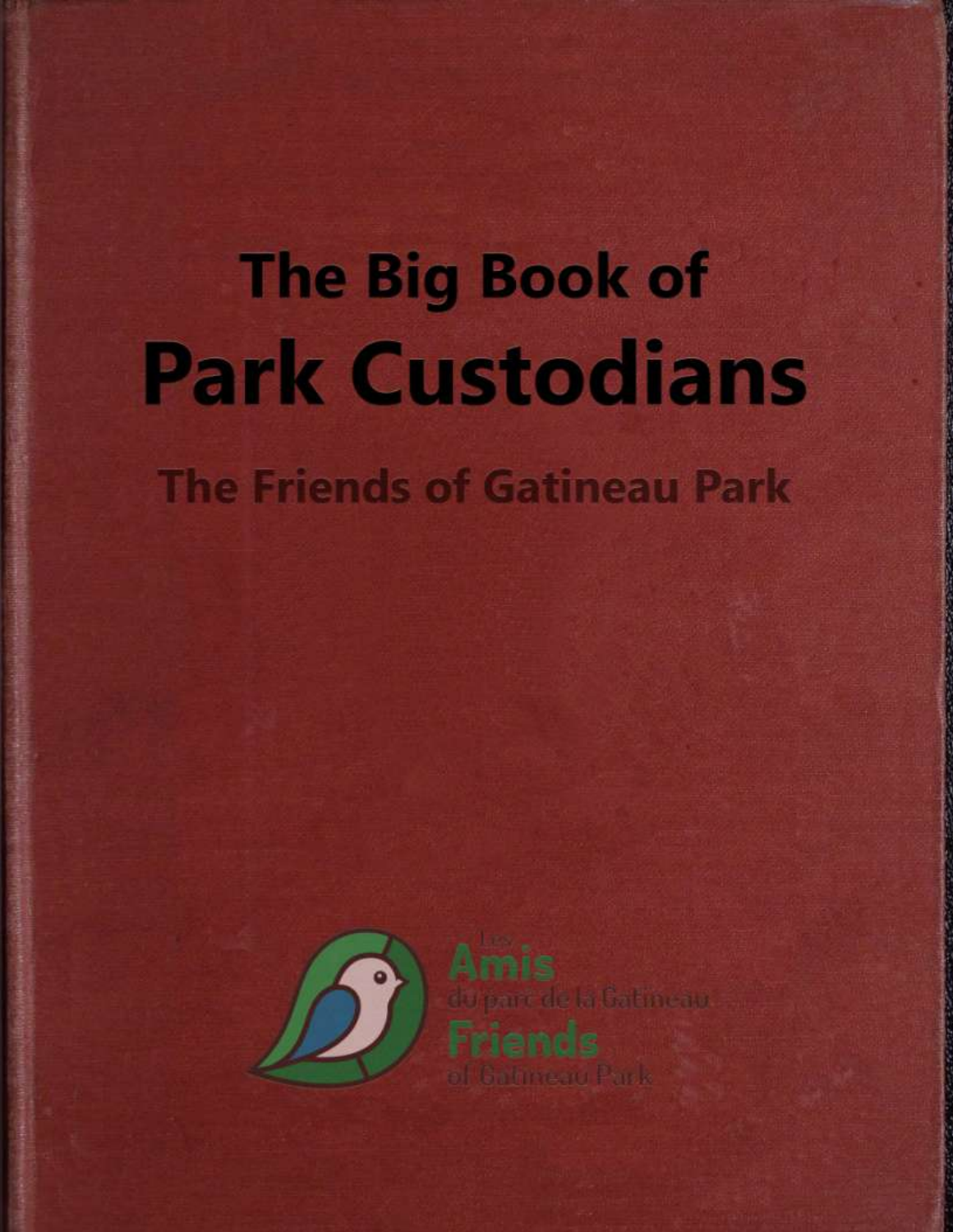# **Who Is In This Book**

The individuals, families, and organizations recognized below are donors who have generously made donations to the Friends of Gatineau Park. Their donations have helped us fund research projects, offer fun educational activities about the Park and nature in general, encourage the public to take care of the Park, help people discover it, recognize volunteer contributions, and more.

How this Book Works

The donations from each individual or group (or made on their behalf) have been cumulated and their names appear in the section that corresponds to the total of the donations they have made since the year 2000. Donations made in memoriam or in honour of someone were counted toward this person's total.

The names are sorted alphabetically within each section.

Noticed a mistake or omission? Please contact us using the information below.

#### **Ho to Donate**

If you are interested in donating, you can use our online donation form (which can be found in the Get Involved section of our Website [www.friendsofgatineaupark.com\)](http://www.friendsofgatineaupark.com/), you can donate in person at the Gatineau Park Visitor Centre's Front Desk, leave an anonymous gift in our donation box at the Visitor Centre, or contact us to make other arrangements.

# **Thank you to everyone who has made a donation to us over the years!**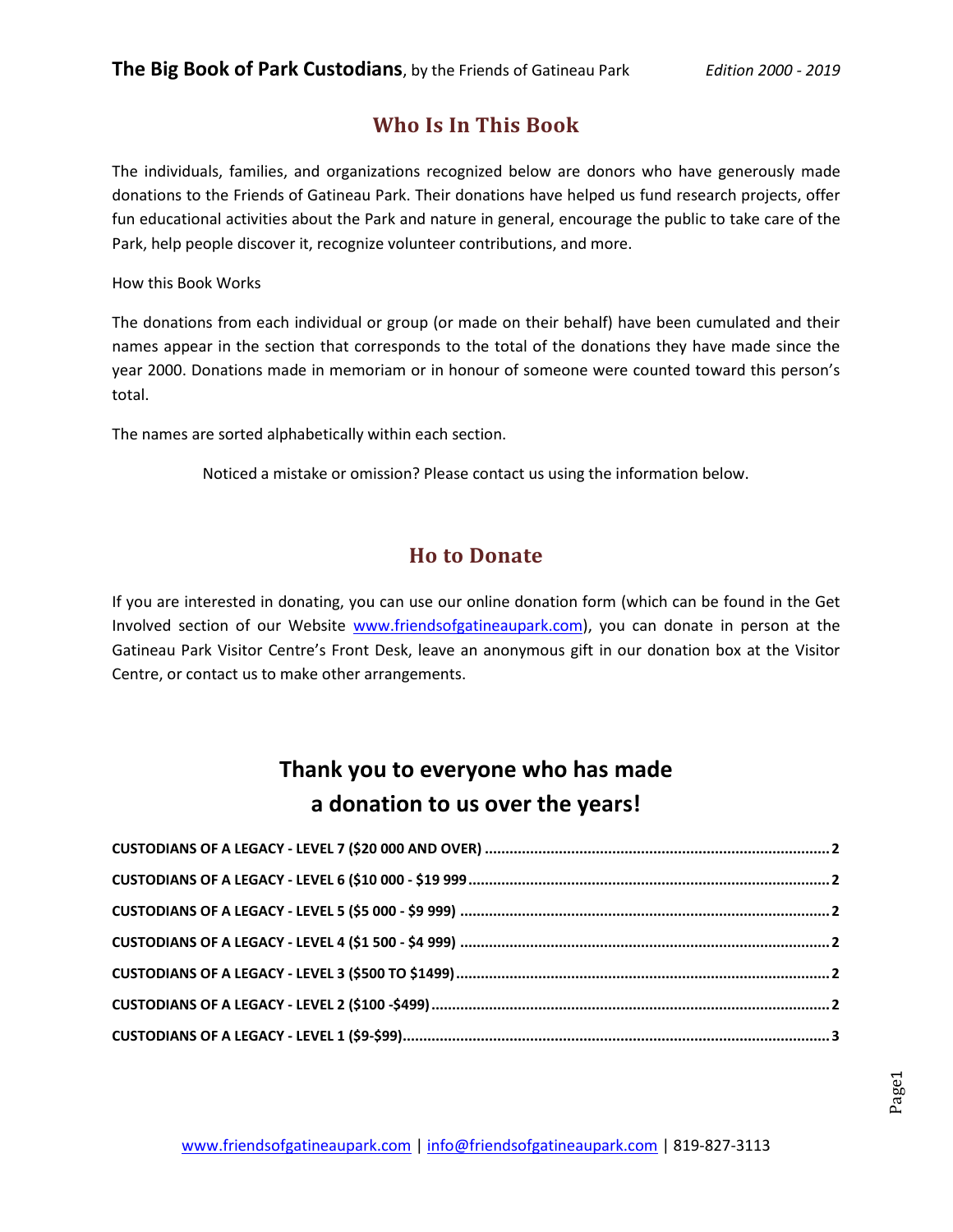*Custodians of a Legacy - Level 7 (\$20 000 and over)* 

---

<span id="page-2-0"></span>Roderick, Graeme

# *Custodians of a Legacy - Level 6 (\$10 000 - \$19 999*

<span id="page-2-1"></span>United Way of Ottawa Waddell, Walter G

## *Custodians of a Legacy - Level 5 (\$5 000 - \$9 999)*

---

<span id="page-2-2"></span>Yarrington Jason

# *Custodians of a Legacy - Level 4 (\$1 500 - \$4 999)*

---

<span id="page-2-3"></span>Auberge Le Moulin Bisson-Girard, Suzanne Collingwood, Mike Des Brisay, Margaret Faber Snowshoes

Relais Camp de base Services Récréatifs Demsis Timmermann, John Trailhead Van Beek, Andrew

# *Custodians of a Legacy - Level 3 (\$500 to \$1499)*

---

<span id="page-2-4"></span>Bellehumeur, Renée Bushtukah Great Outdoor Gear Day, John A. Ladouceur, Arthur Légère, Michel Maitland, David Mountain Equipment COOP

Muscroft, Gordon Raby, Suzanne & Julien Roderick, Greg Roy, David Shah, Deepak Velos des ronds points

# *Custodians of a Legacy - Level 2 (\$100 -\$499)*

---

<span id="page-2-5"></span>3beavers racing Anoymous Banville, Claire

Bédard, Gaston Boissinot, Jacques Boyaner, Frank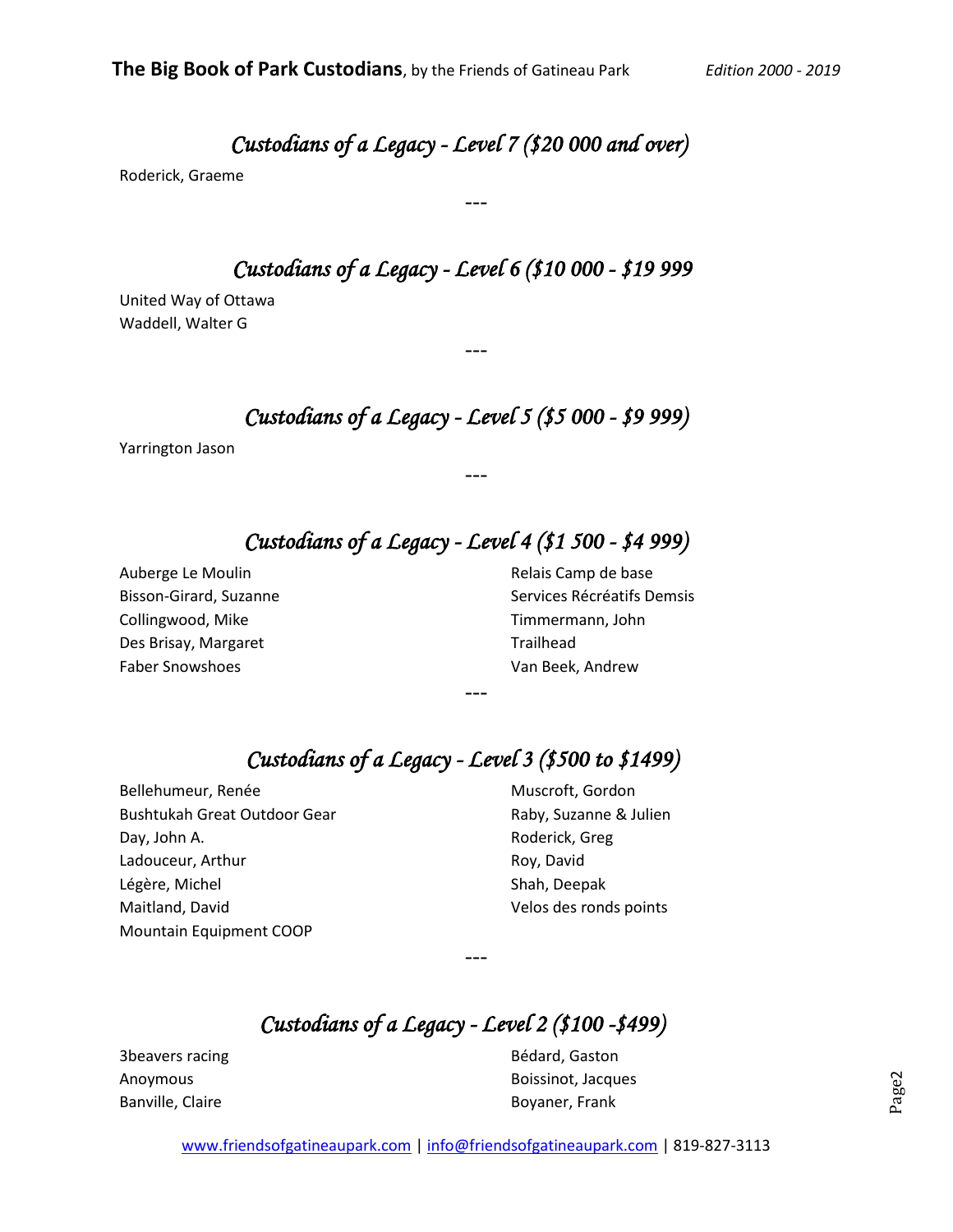Brunet, Jacques Burns, Susan Cameron, Brian Cameron, Bruce Cameron, John Caza, Anne Cousineau, Claude Crépeault, Simon Crowe, Sarah Dallaire, Michel Delsey | Evans, Tom & Gwynneth Desmeules, Brigitte Doyon, Jean-René Dumaine, Francois Dumouchel, Catherine Dunbar, Norah Gagnon, Jo Ann Gibbs, Keith and Teresa Gingras, Bernard et Valerie Gorman, Gerry Greig, Ian Hogarth, Donald & Mary How, Muriel Hutchinson, Ruth Lafleur de la Capital Lahey, Donald Leblanc, Richard

Legault, Jean-Claude Lemaire, Michel Martin, Heide and Jack McGill, Patrick Ning, Sylvie Overduin, Lorraine Purenne, Jean-Marc Richardson GMP Ricou, Jack Rochon-Landry, Lucie Roderick, Paul Rutledge, Elizabeth Schultz, Henry Sénéchal, Louis-René Shields, Gillian Sirois, Carole Skerrett, Ian Spoke, Susan Thériault, Charles Turner, Chris United Way of Greater Toronto University of Guelph Valente, Enrico Weeks, Reg Williamson, James Wodicka, Ulrich

# *Custodians of a Legacy - Level 1 (\$9-\$99)*

---

<span id="page-3-0"></span>Afkew, Jason Ainslie, Diana Allaire, Louise Alvo, Rob Amherd, Christian & Stéphanie Amos, Stephanie Ashburn, Shannon Michael Atherton, Jay Au, Peter Aubrey, Geneviève Aubry, Carolyn

Audet | Nadeau, Nathalie & Éric Aungier, Jacinta Avey, Marc B. McKay, Ruth Badgley, Ian Balfour-Doucet, Bard, Jean Barraud, Angèle Barress, Audrey Barretto, Laverne Baslaw, Morton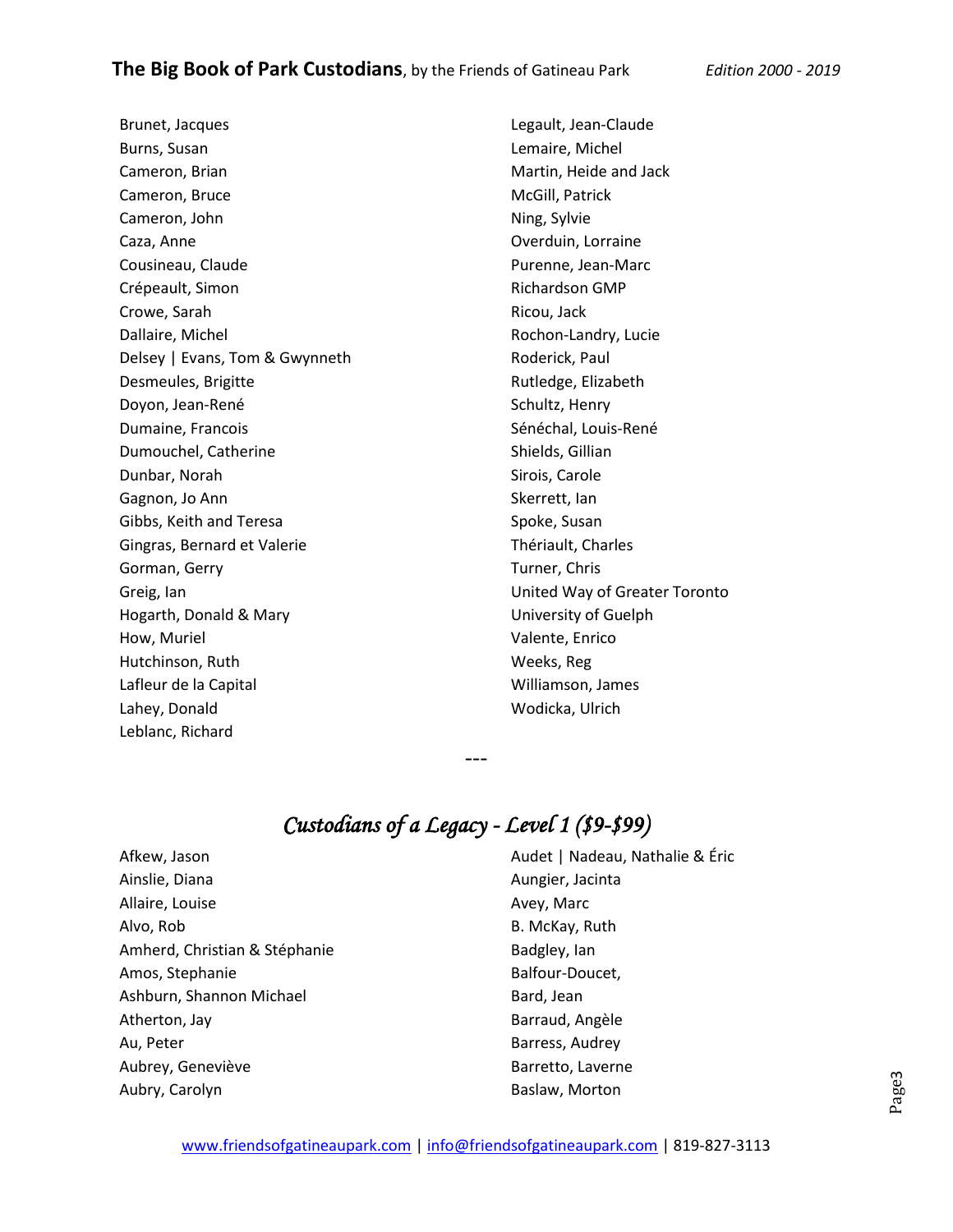Bays | Dunkley, Karen& Geoff Beauchamp, Francis Beauparlant, Marguerite Beedell, Dave Bélanger, Michelle Bennett, Paul Bennett, Robert Benson, Ryan Bernard, Michèle Bertin, Suzanne Billingsley, Andrew Blain, Alexandre Blair, Alan Boisvert, Diane Boivin, Monique Bouchard, Ken Bouchard, Sylvie Boucher, Irène Bourbonnais, Chantal Bradfield, Annette Brisson, Nicole Brooks, Lyse Bruzstowski, Louise Bryce, Mélanie Bucklaschuk, Tara Bulger, Terrilee Burhop, Adrian Buss, Andreas Cameron, Margot Cameron, Robert P. Carlson, Stan Carney, Margaret Castleman, David H. and Eileen Castleman, Eileen Cecile, Erin Centreaide Canada Chan, James Charron, Anick Cherry, Stefan Churchill, Anne CIDA Cinq-Mars, Louis Citron, Murray

Clarke, Margaret Claus, Erica Cloutier, Natalie Coleman, Laura Collings, Nicholas Comeau, Michelle L Contreras, Karen Conway, Don Conway, Margaret Cooper, Michael Corbeil, Luc Cormack, Barclay Coté Beck, Martin Coupal, Monique Couture, François Cowley, Deborah Creative Wheel Crevier, Marie Crocker, Tracey Crook, Ann Crook, Dale Cross Nichol, Elisabeth Crowe, Claudelle Curran, Shirley Currie, Pamela Cwynar, George Cyr, Claire Dagenais, Mireille Davies, Mark Davies, Norma Daviet, Gwendal Debardeleben, Joan Demark, Scott D'Eon, Joyce Derome, Maude Desroches, Janet DesRosiers, Jean-Pierre Doucet, Belfour Drew, Elizabeth Drouin, Dominique Dubois, Marcel Duquette, Collin Duquette, Jacques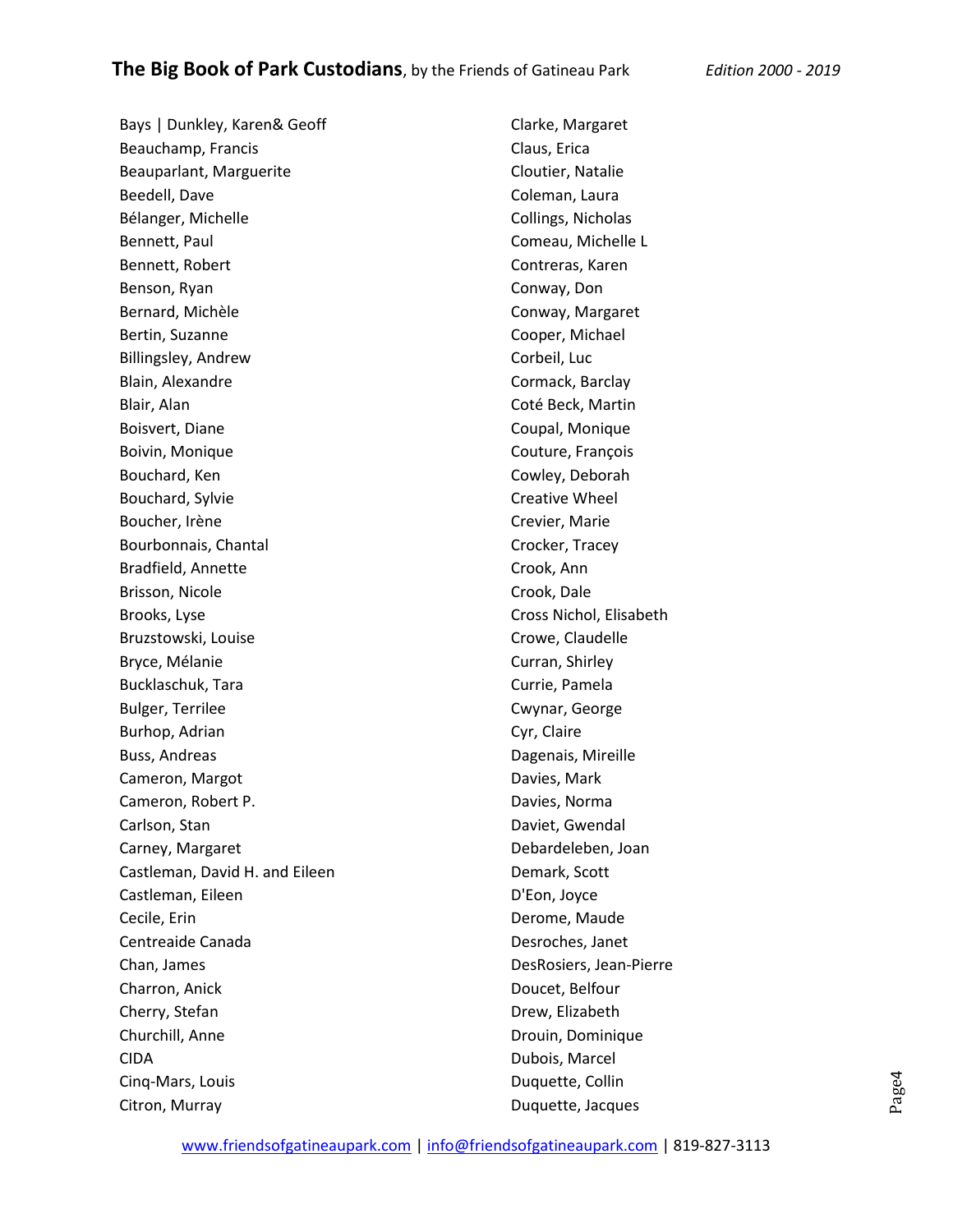Dussault | Danford, Célyne et W. Steven Eddis-Topolski, Joan Ek, David Elliott, David E. Farand, Isabelle Farkas, Lorraine Faucher, Francine D. Faulkner, Sylvie Fietz, Margaret Fitzpatrick, Micheal Forcese, Craig Fortin, Lynn Fortin, Marc Franklin, Susan Frechette, Claire Freeman, Martin Froimovitch, Mark Gagnon, Annie Gagnon, Jean-Pierre Gagnon, Marie Paule & Arthur Gareau, Lise Garnett, Michael Garrard, Nancy Gaudet, Elaine Gauthier, Barb Gauvreau, Claude Gerwin, Marie Christine Gilbert, Nicolas Giles, Robbie Glover, Carolyn Goodspeed, Rhona Green, Jacqueline Guay Roy, Monique Marie Guillet, Gabriel Gupta, Hari Haince, Pierre Harris, Laura Hay, Laura Haysom, Joan Hazen, Maureen E. Hébert, Lucie Heffernan, Derek Heritage Day, Annoymous

Hewitt, A. Marlene Hildinger, David Hildinger, Nancy Hoba, Lisa Hodgson, Charles Hofer, Richard Holmes, Susan Hunter, Hedda Ielo, Louisa Jacob McKean Jannasch, Christine Joanis, Andrée-Anne Jonas-Simpson, Christine Jorgenson, Cecilia Jurgens, Daphne Kenney | Cyr, Gerard & Claire Keyte, Jennifer Kimbell, Katherine King, Jennifer Kingsley, Louise Knowles | Jannasch, Stephen & Christine Kost, Meredith Kristal, Linda Ktabi, Huda La Cigale Ladouceur, Bernie LaHovary, N Lajeunesse, Denyse Laliberté, Cindy Lamont, Todd Lamontagne, Kevin Langlois, Huguette Lapointe, Barbara Laraway, Janet Laroche, Alain Larson, Marge Laurendeau, Julie Leblanc, Mona Leclair, Eric Leclerc, François Leclerc, Line Leduc, François Legros, Jocelyne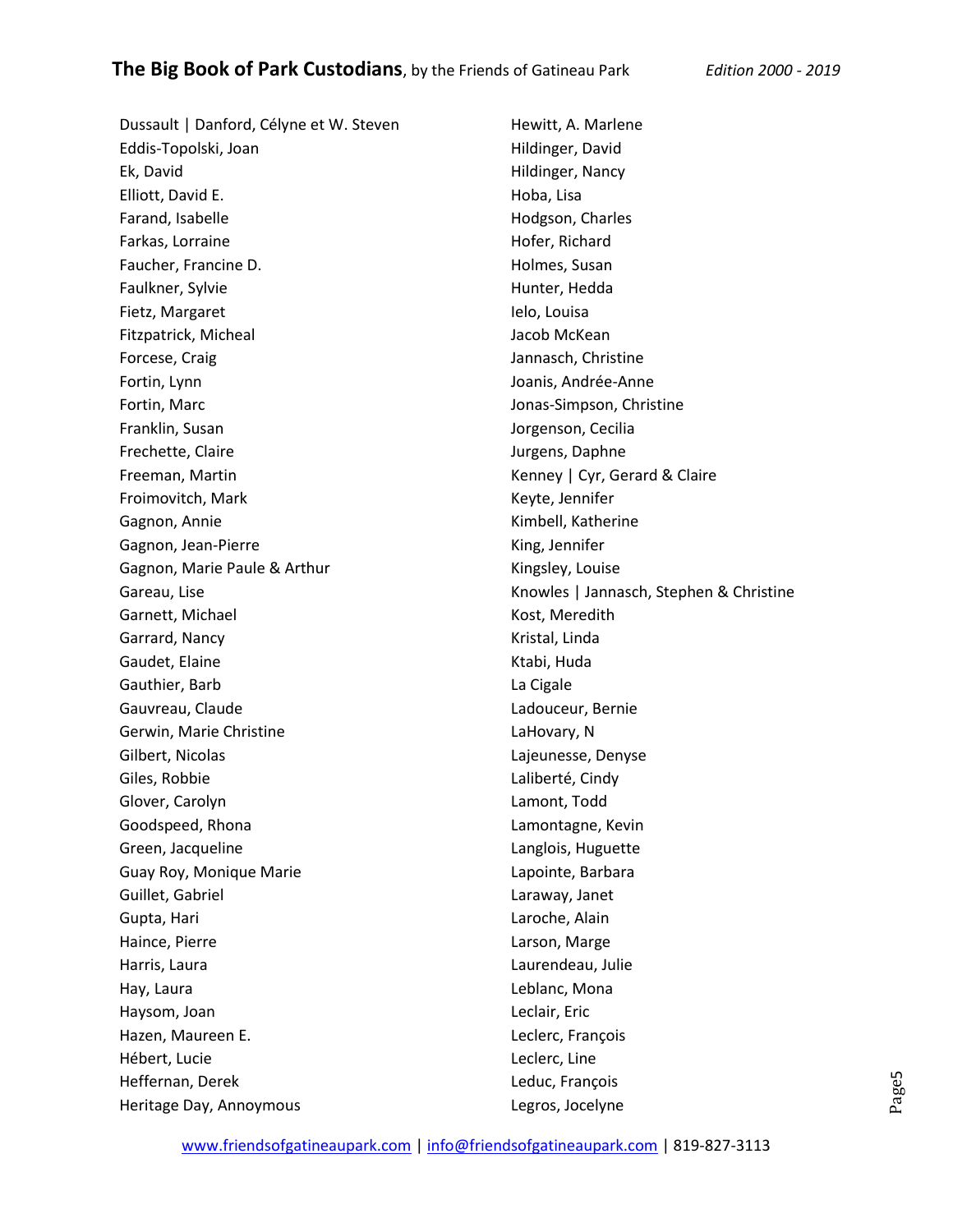LeMay, Marie-Claire Lemieux, Donald Les Doigts de Faye Les Fougères Lesbian Outdoor Group LOG Letts, Marilyn Levine, Helen Lilley, Dolores Lindsay | Gould, Bruce & Penelope Lorenson, Ron Low Down to Hull Lunn, Katie Lutz, Nicolas Lynch, Wayne MacConaill, Michael MacLeod, Carol MacLeod, Carol MacMaster, Tara Madott, Bertha Manca, Antonio Marquis, Catherine Martel, Jean Martin, Barbara Maruska Aerian Images Mary Ellen Wood, Rob MacLachlan Mason, Bruce Mattar, Claire Maybury, Ronald Mazumder, Bibhuti Bhushan McCann, Tracey McCrea-Logie, Jennifer McCurdy, Jerred McDougall, Pamela McGee, Bill McKay, Carolyn McKendry, Nancy McKenzie, Jim, Janet, Rob McLaughlin, Steve Mclean, Cathy McWhinney, Mary Medott, Bertha Megas, Sarah Méthot, Ginette

M'Gonigle, Shelagh Milks, Judy Millar, Wendy Mix, Peter J. Mlacak, Beth Mlacak, John Mohamed, Said Mohr, Sara Mongeon, Judith Moore, David Moore, Sandra Morrell, Giles Morrison, Gordon MSSI - Edelweiss Mueller, David Mündel, Martin Nantel, Louise Nickerson, Jason Nisbeth, Elizabeth Nussbaum, Chris Oliver, Don Olson, Penny O'Neill, Karen Oost, Dianne W Ottawa Outdoors Paci, Chris Pagé, Geneviève Palmer, John Palmer, Liz Paradis, Caroline Parent, Michelle Patenaude, Jean-Guy Paton, David Pattee, Diana Paull, David Paulun, Christel Pedley, Lynda Pepper, Lee Perreault, Robert Perry, Sheila Peter, Justin Peters, Glynis Peters, Nathalie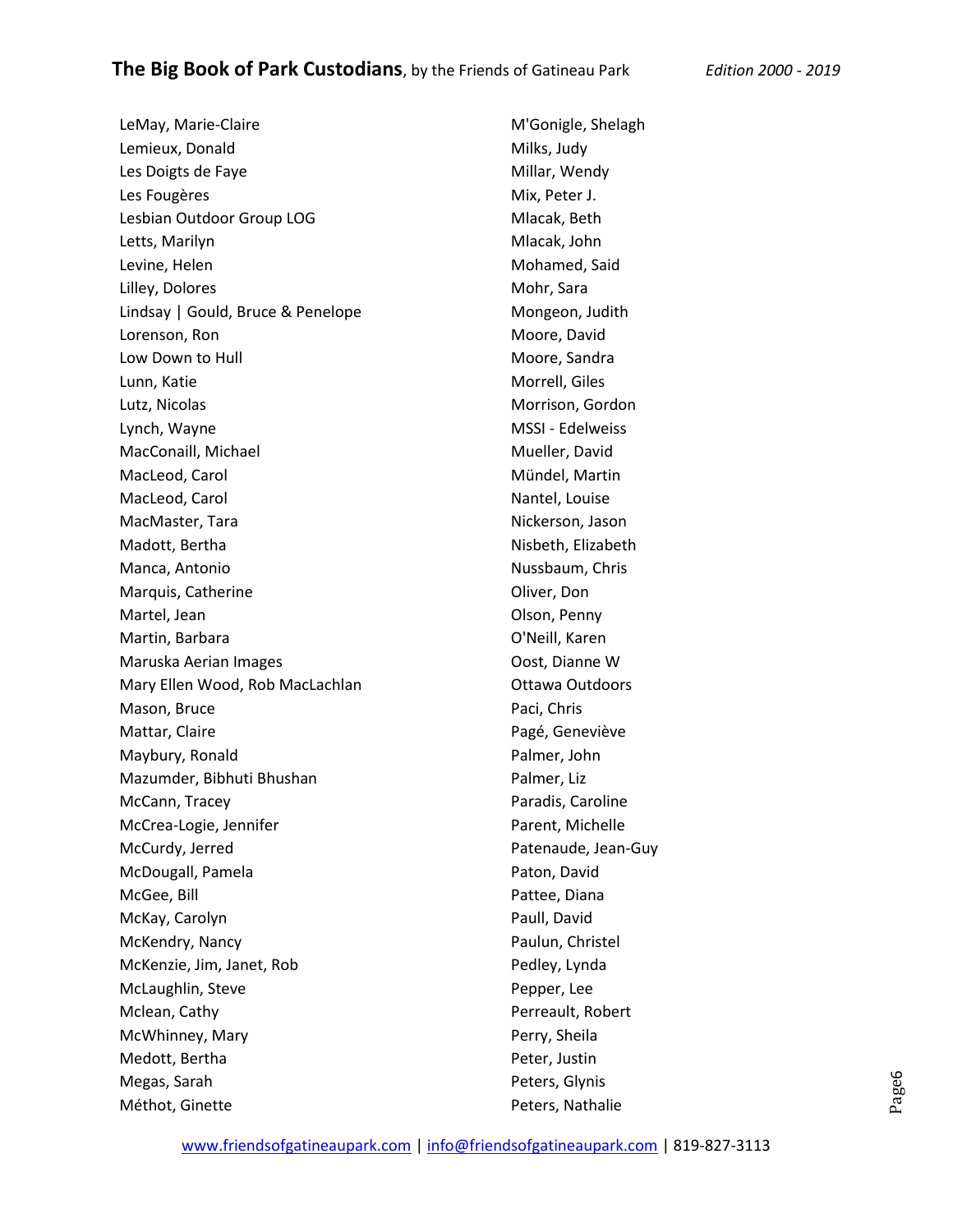Petrovai, Geza & Elena Poitras, France Porteous, Nancy Powell, Deborah Provencher, Paul Raby, Roxanne Rafalski | Chevrier, Donna & Wayne Ramirez, Elena Ray, Tom Rayner, David Reid, Tom & Rose Ann Reilley, Susan Rheault, Jean-Philippe Rhody, David Ribeiro, Roberto Richard, Jean-Guy Richard, Jocelyne Richer, Paul, Gillian, Charlotte, Cléo Richer, Vincent Rivet, Charles Robertson, Campbell Rogers, Sharon Rosenbaum, Stan Rother, Estelle Rother, Gershon Rouy, Sophie Rowe, Andrea Royal Canadian Geographic Society Russell, Ken Samuel, Judith Saso, Charles Schreiner, Diane Schwartz, Ann Schwarz, Anneke Searag, Sagal Sénéchal, Pascale D. Sewell, Stephanie Shankman, Deena Shea, Michael Shepard, Susan Shulman, Randi Sim Group Simard, Gilles

Simon, Scott Sirois, Danielle Ski Vorlage Smedley, Alison Smith, Duane Smith, Marilyn Smith, Nate Soto, Anouchka Soyenka, Barbara Springuel, Percole St. Aubin, Carole Stecyk, Christine St-Onge, Marcel Sulway, Desna Tabacnik, Ruth Talbot, Julie Tardiff, Margaret and Ernie Taylor, Helga Therriault, Catherine Thomson, Sheila Toller, Ruth Toussaint, Daniel Tremblay, Élaine Tremblay, Paule Trottier, Miguel Tyson, Rebecca Udvarhelyi, John Vaillancourt, Louise Vazquez, Rosa Marta Verreault, Catherine Verret, Joannie Visa Canada Warren, Jack Way, Paul Weckler, Linda Wheaton, Lorraine White, Rosanna Whittaker, Cathie Whitwan, Nanette Wiggans | Quinn, Don & Cecily Wigley, Georgina Willis, Alette Wilson, Laurie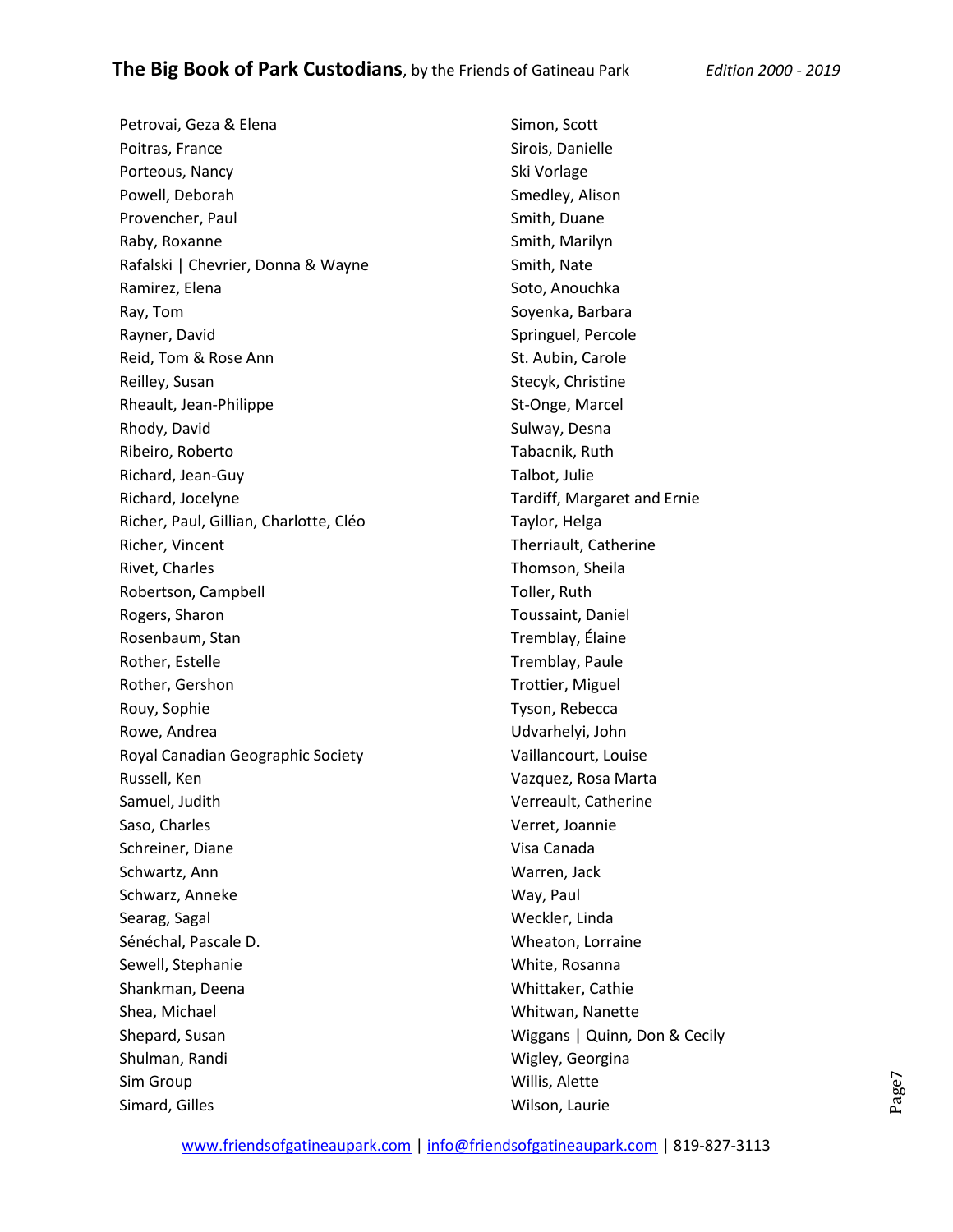Winter, Linda Winter, Michael Wojciechowski, Stéphane Wood, Rob Maclachlan & Mary Ellen Wray, David

Wright, Cynthia Young, John Zeithammel, Christina